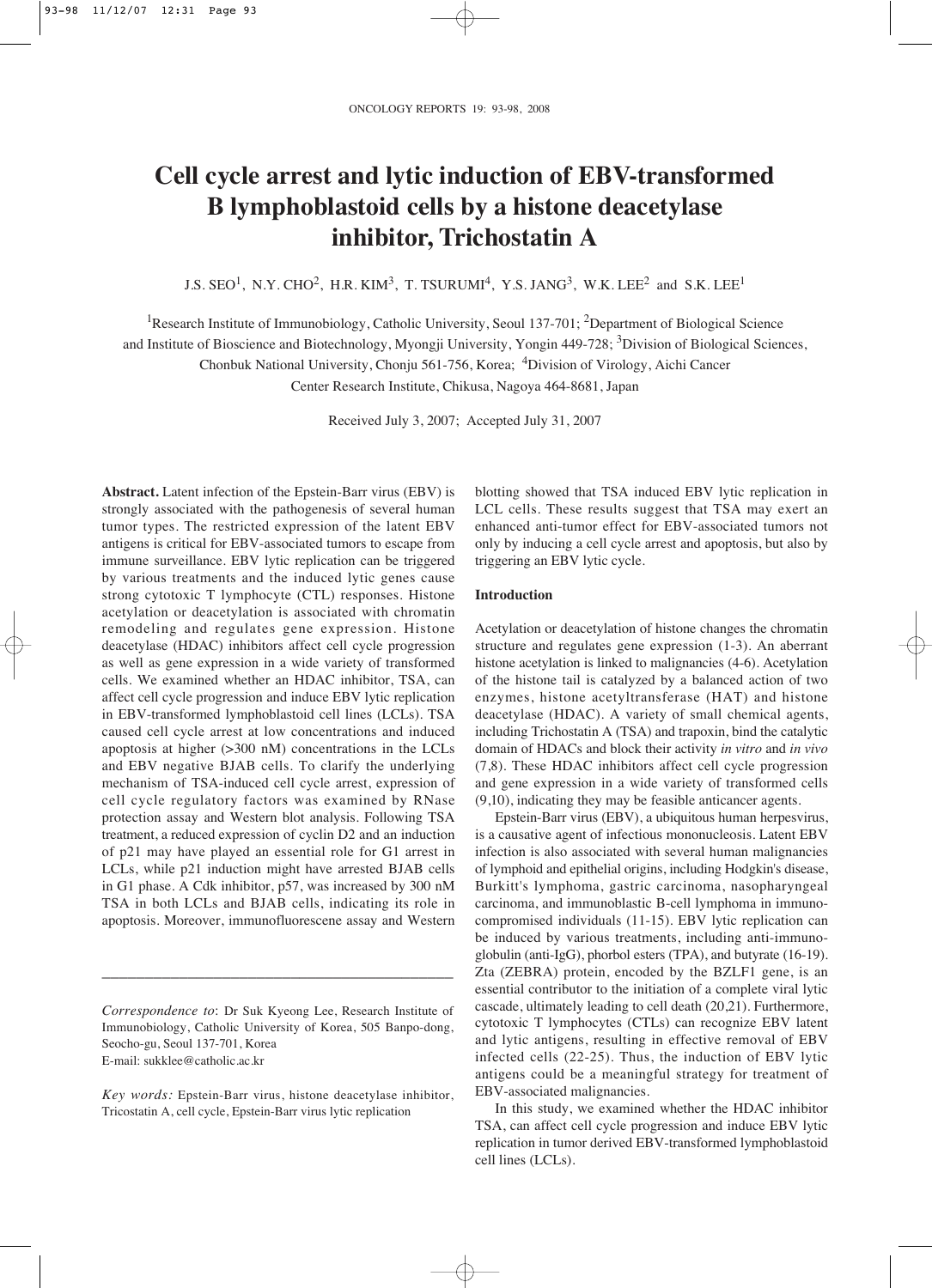#### **Materials and methods**

*Cell culture and reagents*. SNU-20 and SNU-1103 cells are B lymphoblastoid cell lines (LCLs) derived from cancer patients (26). SNU-1103 and SNU-20 harbor a type 1 and 2 EBV, respectively (27). BJAB is an EBV-negative Burkitt's lymphoma cell line. All cell lines were maintained in RPMI-1640 medium supplemented with 10% heat-inactivated fetal bovine serum (Gibco BRL, San Diego, CA) and 10,000 U/ml penicillin/streptomycin (Gibco BRL). Trichostatin A (TSA) was purchased from Sigma (Saint Louis, MO).

*Cell growth analysis*. Cells in the exponential growth phase were diluted to a density of  $1.5x10<sup>5</sup>$  cells/ml with fresh RPMI-1640 medium containing increasing concentrations of TSA or a vehicle (0.0001% ethanol). The cells were cultured for 3 days in flat bottomed 96-well plates and counted every 24 h after staining with 0.4% trypan blue (Sigma).

*Flow cytometric analysis of cell cycle*. Cells were synchronized in RPMI-1640 medium supplemented with 0.5% FBS for 36 h. Cells were then transferred into a medium containing 10% FBS and treated with TSA. The cells were harvested every 12 h, washed with ice-cold phosphate-buffered saline (PBS), and fixed by dropwise addition of 70% ethanol. The fixed cells were stained with 50  $\mu$ g/ml propidium iodide (PI, Sigma) solution containing DNase-free RNase 1 (500 U/ml). The cell cycle profile was assessed for 10,000 cells by flow cytometry using a FACS Calibur system (Becton-Dickinson, San Jose, CA) and the Cellquest analysis program (Becton-Dickinson).

*RNase protection assay (RPA)*. Following treatment with TSA (100 and 300 nM) or a vehicle (marked as 0 nM) for 24 h, cells were harvested and total RNA was isolated using an RNeasy Mini Kit (Qiagen, Hilden, Germany). RNA probes were prepared by *in vitro* transcription of the human cell cycle regulator multi-probe templates hCYC-1 (cyclins A, B, C, D1, D2, D3, and A1), hCC-2 (p53, p57, p27, p21, p19, p18, p16, and p14/15), and hCC-1 (Cdk 1, Cdk 2, Cdk 3, Cdk 4, p16, p21, and p16) (Pharmingen, San Diego, CA). Total cellular RNA was hybridized with 32P-labeled RNA probes at 56˚C for 12-16 h. Unprotected single-stranded RNA was removed by RNase H digestion and protected RNA duplex fragments precipitated and resolved in a 5% denaturing polyacrylamide gel and analyzed by autoradiography.

*Reverse transcription-polymerase chain reaction (RT-PCR) and Northern blot assay*. Total RNA was purified using TRIzol reagent (Gibco BRL). cDNA was synthesized in a buffer (50 mM Tris-HCl, pH  $8.3$ , 75 mM KCl, 3 mM MgCl<sub>2</sub>, 10 mM DTT) containing SuperScript RNase H-reverse transcriptase (Gibco BRL), oligo(dT) primer, and 40 U of RNase inhibitor. The following primers were used for PCR reaction: CDK2 (forward, 5'-GGAGAACTTCCAAAAGG TGG-3'; reverse, 5'-CTGGCTTGGTCACATCCTGG-3'). CDK4 (forward, 5'-TCTCGATATGAGCCAGTGGCTG-3'; reverse, 5'-TCCACGGGGCAGGGATACATC-3'), CDK6 (forward, 5'-ACTTGGATAAAGTTCCAGAGCCTGG-3'; reverse, 5'-TGGGAAGGGCAACATCTCTAG-3'), ß-actin (forward, 5'-ATCTGGCACCACACCTTCT-3'; reverse, 5'- CGTCATACTCCTGCTTGCTG-3'), and GAPDH (forward, 5'-TGAAGGTCGGAGTCAACG-3'; reverse, 5'-CATGTGG GCCATGAGGTCCA-3'). Amplified PCR products were separated in a 1.5% agarose gel. For Northern blot analysis of p21 mRNA, 10  $\mu$ g of total RNA was separated in a 1.2% denaturing agarose gel and transferred to a nylon membrane. The blot was hybridized with a <sup>32</sup>P-labeled probe specific for p21. Hybridized bands were visualized by phospho-image analysis.

*Western blot analysis*. Cells cultured with TSA or a vehicle were lysed in a buffer (20 mM Tris-HCl, pH 7.5, 150 mM NaCl, 0.1% SDS, 1% Triton X-100, 1% sodium deoxycholate) containing 0.1 mM NaF, 0.02 mM phenylmethylsulphonyl fluoride, 0.01 mM Na<sub>3</sub>VO<sub>4</sub>, 0.1  $\mu$ g/ml pepstatin, and 0.1  $\mu$ g/ml leupeptin. Protein concentration was determined using the Bradford method. Equal amounts of protein (50  $\mu$ g protein/ lane) were resolved in a 10% or 15% SDS-polyacrylamide gel and transferred to a nitrocellulose membrane. The blot was blocked with 5% skim milk and then incubated with an appropriate primary antibody. Following incubation with an HRP-conjugated secondary antibody, protein bands were visualized using an ECL detection system (Amersham, Uppsala, Sweden). The primary antibodies for acetylated histone H4, poly (ADP ribose) polymerase (PARP), cyclin D1, cyclin D2, cyclin D3, cyclin E, p57, and ß-actin, as well as the secondary antibodies were purchased from Santa Cruz Biotechnology, Inc. (Santa Cruz, CA). Expression of the EBV lytic gene was assessed using anti-BZLF1 (Dako, Glostrup, Denmark), anti-BRLF1 (Argene, Varilhes, France), anti-BMRF1 (Novocastra, Newcastle upon Tyne, UK), anti-BALF5, and anti-BBLF2/3 antibodies (the last two antibodies were used in ref. 28).

*Immunofluorescence assay (IFA)*. Cells were seeded on a 10-well glass slide, fixed with 100% ice-cold methanol for 5 min, blocked with 20% normal goat serum (Jackson ImmunoResearch, West Grove, PA) for 20 min, and washed with PBS. To detect expression of EBV lytic genes, anti-BZLF1, anti-BMRF1, anti-gp110, and anti-gp350 (Chemicon, Temecula, CA) antibodies were used. Cy3-conjugated antimouse IgG (1:3000, Jackson ImmnoReasearch) was used as a secondary antibody.

## **Results**

*TSA treatment induced an acetylation of histone in LCLs and BJAB cells.* The effect of TSA on histone acetylation was examined in two EBV-transformed LCLs, SNU-20 and SNU-1103, and an EBV-negative B lymphoma cell line, BJAB. Western blot analysis showed that levels of acetylated H4 histone increased in SNU-20 and SNU-1103 cells when the cells were incubated in the presence of 100 or 300 nM TSA for 24 h (Fig. 1A). A time course experiment revealed that increased H4 acetylation was evident within 6 h of treatment with 100 nM TSA in all three cell lines (Fig. 1B). Accumulation of hyperacetylated histone was also demonstrated by acid-urea-triton gel electrophoresis in TSA-treated SNU-20, SNU-1103 and BJAB cells (data not shown).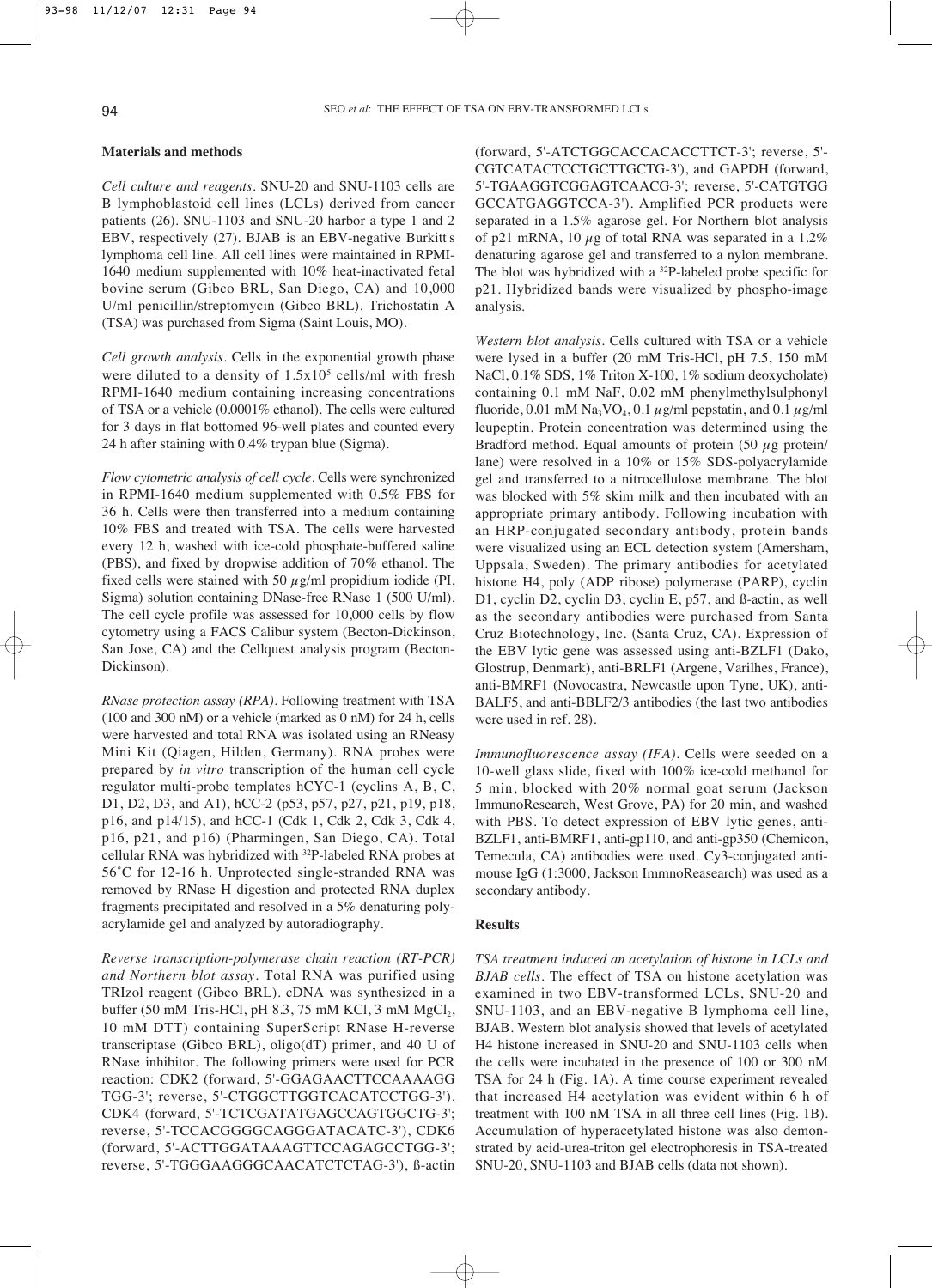

Figure 1. Effect of TSA on the histone acetylation. (A) Acetylated histone H4 (Acet-H4) was analyzed by Western blotting in cells incubated with increasing concentrations of TSA for 24 h or (B) with 100 nM TSA for the indicated periods.



Figure 2. Effect of TSA on the growth of LCL and BJAB cells. Cells were seeded in 96-well plates and incubated with TSA. Viable and dead cells were counted after staining with trypan blue. Each value represents the mean ± standard deviation obtained from triplicate samples.

*TSA inhibited the growth of LCLs and BJAB cells*. The effect of TSA on proliferation was examined in SNU-20, SNU-1103, and BJAB cells by the trypan blue exclusion method. A vehicle (DMSO) for TSA had no harmful effect on cell growth (data not shown). Addition of 10 nM TSA to the medium caused only a marginal decrease in viable cells compared to the control (Fig. 2). However, all three cell lines showed little growth activity following 100 nM TSA treatments. BJAB appeared to regain its growth ability slightly 3 days after the 100 nM TSA treatment. A further increase of the TSA concentration to 300 nM resulted in a complete loss of growth ability and gradual decrease of viability in all cell lines (Fig. 2).

*TSA induced cell cycle arrest and PARP cleavage in LCLs and BJAB cells*. To better understand how TSA might exert a growth inhibitory effect on B cells, flow cytometric analyses were carried out for TSA-treated or untreated cells after staining them with propidium iodide. In SNU-1103 cells, treatment of TSA for 24 h resulted in an increase of the cell population in G1 phase at 10 nM and in G2/M phase at 100 nM (Fig. 3A). A further increase of TSA to 300 nM caused an apparent disintegration of both G1- and G2/M-cell populations, resulting in a massive increase of the sub-G1 population. Incubation of BJAB cells with increasing concentrations of TSA also resulted in similar cell cycle arrests with SNU-1103 cells (Fig. 3B). In addition, TSA treatment at higher than 300 nM concentration for 36 h caused an increase of the 85 kDa PARP cleavage products with a corresponding decrease of the 116 kDa intact PARP protein (Fig. 3C).



Figure 3. Effect of TSA on cell cycle arrest and PARP cleavage of LCLs and BJAB cells. SNU-1103 (A) and BJAB (B) cells were treated with TSA (100 and 300 nM) or a vehicle (0 nM), harvested every 12 h, fixed with 70% ethanol, and stained with PI for 30 min at 37˚C. DNA contents of the cells were assessed by flow cytometry and cell cycle distribution was analyzed using the Cellquest program. (C) For detection of PARP protein, cells were incubated with TSA for 36 h and the lysates analyzed by 15% SDS-PAGE followed by Western blot assay.

*TSA affected the expression of cell cycle regulators*. The effect of TSA on expression of cell cycle regulatory factors was analyzed by RPA. Under regular growth conditions, SNU-20 and SNU-1103 cells expressed a relatively high level of cyclin D2 mRNA and low level of cyclin D3, cyclin A, cyclin B, and cyclin C mRNA, but expressed little cyclin D1 and cyclin A1 mRNA (Fig. 4A). When the LCLs were exposed to TSA for 24 h, the levels of the tested cyclin mRNA decreased simultaneously in a concentration-dependent manner. The mRNA of cyclin D2 decreased most dramatically among them. Untreated BJAB cells expressed mRNA for cyclin D3, cyclin A, cyclin B, and cyclin C, but poorly expressed cyclin D1, cyclin D2, and cyclin A1 mRNA. In BJAB, the mRNA levels of cyclin D1 and cyclin D2 were slightly reduced by TSA treatment (Fig. 4A). A similar RPA analysis revealed that levels of Cdk1, Cdk2, and Cdk4 mRNA did not change after 24 h of TSA treatment in the three cell lines (data not shown). Additionally, RT-PCR analysis indicated little change in steady-state levels of Cdk2, Cdk4, and Cdk6 mRNA in SNU-20 and SNU-1103 cells following TSA treatment for 36 h (data not shown).

RPA analyses were also conducted to determine the effect of TSA on the expression of p53 tumor suppressor protein and various cyclin-dependent protein kinase inhibitors (CDKIs). In LCLs and BJAB cells, mRNAs for p53 and most of the CDKIs tested were expressed at easily detectable levels under regular growth conditions. In BJAB cells, mRNA levels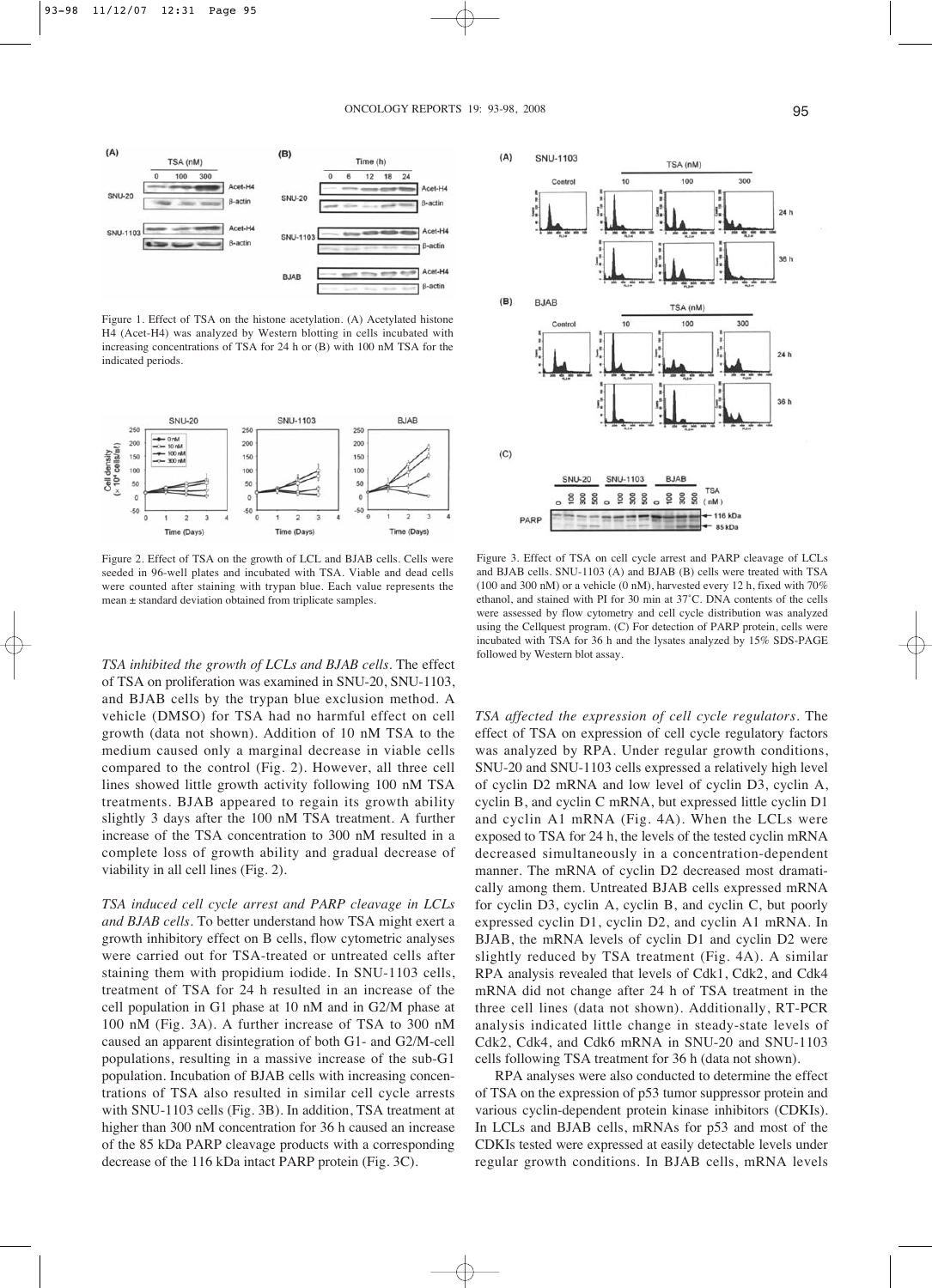

Figure 4. Effect of TSA on the expression of cell cycle regulatory genes. Cells were treated with TSA for 24 h and total RNA or total protein extracted from each sample. RPA was performed using the multi-probe template set hCYC-1 (A) or hCC-2 (B). Protected probes were separated in a 5% denaturing polyacrylamide gel and detected by autoradiography. (C) The mRNA expression of p21 was determined by Northern blot assay. (D) Western blotting was performed on total cell lysates (50  $\mu$ g protein/lane) using appropriate antibodies (1:500).

for p53, p16, p18, and p27 decreased by 24 h following TSA treatment (Fig. 4B). LCLs showed similar gene expression patterns as BJAB cells following TSA treatment. Interestingly, the level of p21 mRNA sharply increased in BJAB but was unaffected in both LCLs after 24 h TSA treatment (Fig. 4B). Such a differential p21 mRNA accumulation may reflect different kinetics of p21 induction by TSA in these cells. To examine this possibility, Northern blot analysis to evaluate p21 mRNA levels in SNU-1103 and BJAB cells before and after 300 nM TSA treatment at various time points was conducted (Fig. 4C). In SNU-1103, p21 mRNA increased within 4 h, reached its peak (4-fold increase) at 8 h, and then gradually diminished to the basal level by 20 h following TSA treatment. In BJAB, p21 mRNA was induced within 4 h, accumulated to its maximum (17-fold increase) at 16 h, and then slowly decreased, but still remained 9-fold higher than the basal level at 24 h following TSA treatment.

The effect of TSA on expression of the cell cycle regulatory proteins was also examined by Western blotting. The protein levels of cyclin D1 and cyclin D3 were unchanged in the three cell lines. In contrast, the levels of cyclin D2 were reduced with increasing concentrations of TSA in LCLs, unlike in BJAB where no change was detectable. Cyclin E expression increased slightly in SNU-20 and SNU-1103, while decreasing in BJAB following TSA treatment (Fig. 4D). Interestingly, increased mRNA and protein of p57CIP2 were observed in all the tested B cell lines following treatment with 300 nM TSA but not with 100 nM TSA (Fig. 4B and D).



Figure 5. Effect of TSA on expression of EBV lytic genes. (A) SNU-1103 cells were treated with TSA (100 or 300 nM) for 48 h. Negative control cells were treated with a vehicle, while positive control cells were treated with TPA (20 ng/ml) for 48 h to induce the EBV lytic cycle. As a primary antibody, BZLF1 (1:40), EA-D (1:500), gp110 (1:1000), or gp350 (1:1000) specific antibody was used. Cy3-cojugated anti-mouse monoclonal antibody or Cy-3 conjugated anti-rabbit polyclonal antibody was used as a secondary antibody. (B) Cells were treated with TSA for 48 h and Western blotting was performed on the total cell lysates (50  $\mu$ g protein/lane) using indicated antibodies. All results shown were obtained from a single membrane by repeatedly stripping it for each antibody reaction. pp, phosphorylated form of BMRF1. The arrow indicates an expected BALF5 protein band.

*TSA induced the expression of EBV lytic genes*. The effect of TSA on the expression of EBV lytic genes was determined by immunofluorescene assay. While treatment with 100 nM TSA for 24 h had little effect on the expression of EBV lytic genes (data not shown), treatment with 100 nM TSA for 48 h induced expression of EBV early genes (BZLF1 and BMRF1) and late genes (gp110 and gp350) in SNU-1103 cells (Fig. 5A). Lytic induction was also observed in cells treated with 50 nM TSA (data not shown). The effect of 300 nM TSA on lytic induction seemed to be counter-balanced by increased cell death (Fig. 5A). Similar results were obtained from SNU-20 cells (data not shown). The effect of TSA on the induction of EBV lytic genes was confirmed by Western blot analysis, and expression of BZLF1, BRLF1, BMRF1, BALF5, and BBLF2/3 proteins increased in a concentration-dependent manner following TSA treatment (Fig. 5B). Similar to that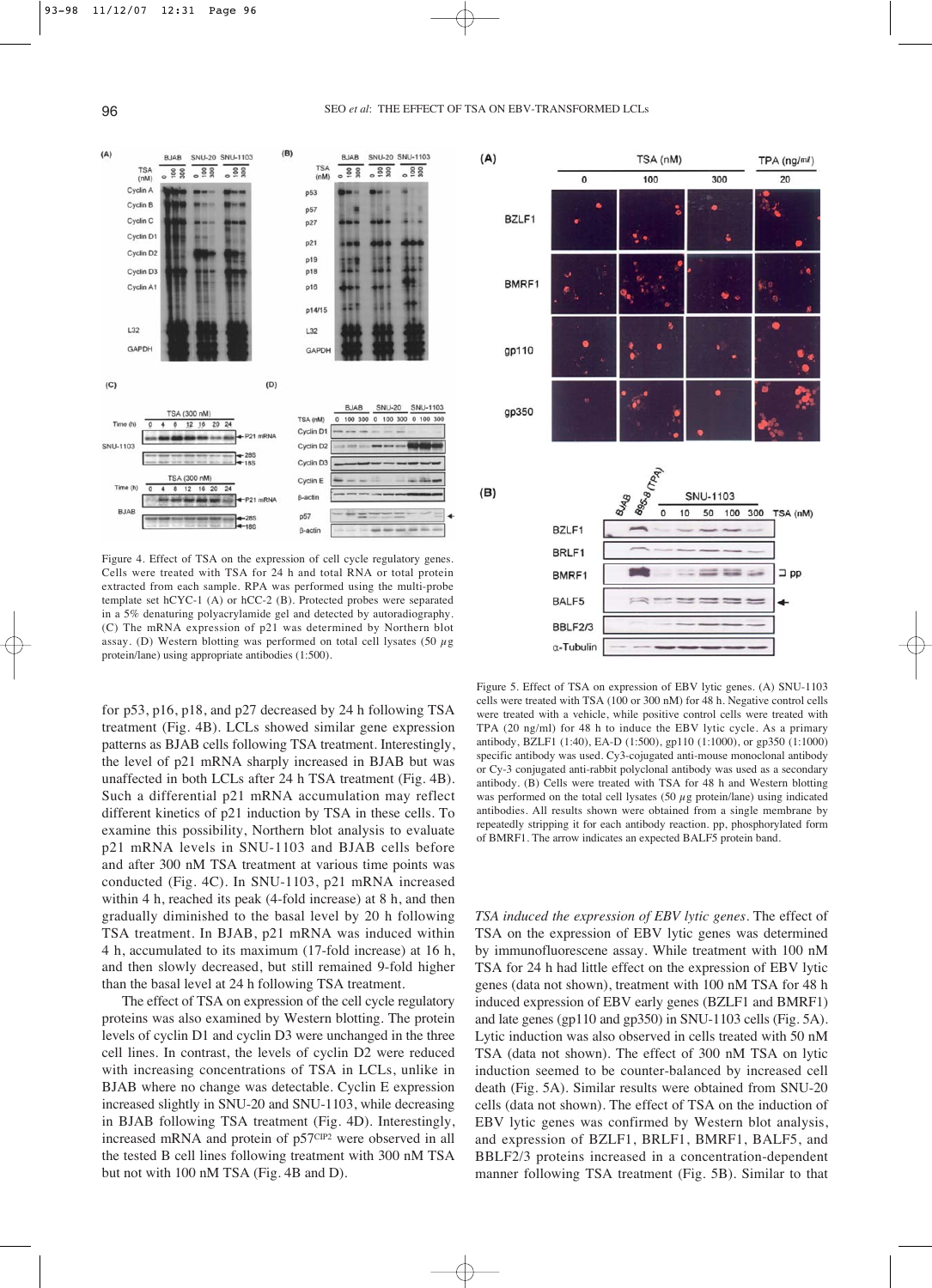observed in Fig. 5A, 300 nM TSA was not more effective than 100 nM TSA in inducing lytic gene expression (Fig. 5B).

#### **Discussion**

TSA had a cytostatic effect at 10-100 nM and cytotoxic effect at greater than 300 nM for both EBV infected LCLs and EBV uninfected BJAB cells. We observed that, unlike LCLs, BJAB cells recover cell growth 2 days after 100 nM TSA treatment. The cytostatic effect of low level TSA may be overcome in BJAB after a certain period either because BJAB exerts a higher growth rate than LCLs or because the cells can degrade TSA more efficiently than LCLs. The results of cell cycle analyses indicate that TSA inhibits cell growth of LCLs and BJAB by inducing G1 and G2/M arrest as well as by causing apoptosis.

In LCLs and BJAB, the expression levels of mRNA and protein for cyclin D family members were maintained differentially in an unstimulated state and regulated differentially following TSA stimulation. Our results showed that TSA selectively down-regulated cyclin D1 and D2 in BJAB among the cyclin D family members. However, TSA inhibited expression of all the cyclin proteins, especially cyclin D2, in LCL cells. The high level cyclin D2 expression observed in LCLs may be related to EBNA-2 and EBNA-LP expression in latency III infected B cells. These EBV latent proteins are known to induce cyclin D2 expression (29). The  $p21^{Waf1/Cip1}$ is a target gene of p53 and commonly induced by a variety of HDAC inhibitors, including TSA. The induced expression of p21Waf1/Cip1 constitutes a major driving force leading to a blockage of the cell growth in several transformed cell types (30). We found that TSA treatment decreased the p53 mRNA level in a dose-dependent manner, while increasing the p21 mRNA level. Thus, TSA induced p21 expression seems to be independent of p53 in our system. The cell cycle arrest induced by TSA is most likely mediated by rapid induction of p21 followed by reduced expression of cyclin D2 in LCLs. In contrast, induction of p21 might have played an essential role for G1 arrest in BJAB cells.

The expression of mRNA and protein of  $p57<sup>Kip2</sup>$ , another Cdk inhibitor, was significantly increased by 300 nM TSA in all the three B cell lines. A transcriptional activation of p57 by HDAC inhibitors was also reported in other types of cells (31). TSA induced expression of  $p57^{Kip2}$  may have caused apoptosis rather than cell cycle arrest in our study because 300 nM TSA induced massive cell death.  $p57<sup>Kip2</sup>$  was shown to cause a stimulated apoptosis in HeLa cells (32).

EBV latency is strongly associated with several malignancies. A potential therapeutic strategy for these tumors involves induction of the EBV lytic cycle causing cell death and immune attack (33,34). In EBV infected cell lines, usually a small subpopulation of cells shows spontaneous induction of the lytic cycle. Although the mechanism of switching is not clearly understood, EBV lytic replication can be started by activation of the immediate early genes, BZLF1 and BRLF1 (35-37). It has been suggested that histone acetylation of the Zp promoter can reactivate EBV through transcription of BZLF1 (38). We observed that TSA induced reactivation of EBV lytic cycle in SNU-1103 and SNU-20 cell lines. TSA may have induced EBV lytic cycle via modifying the Zta

promoter. Under our experimental condition, TSA induced lytic cycle after 48-h treatment but not after 24 h treatment, which is a similar to that observed using phorbol ester to induce a lytic cycle. It should be noted that 100 nM TSA caused continuous cell growth inhibition for 3 days in LCLs while BJAB cells began to regrow 2 days after TSA treatment. This discrepancy may be caused by the TSA-induced EBV lytic cycle in LCLs resulting in cell death.

In this study, we demonstrated that TSA not only caused cell cycle arrest and apoptosis but also effectively induced EBV lytic replication in EBV transformed B cells. Therefore, HDAC inhibitors may exert an additive anticancer activity for EBV-associated tumors. Further experiments are necessary to determine the acetylation state of the Zp promoter and susceptibility of EBV-associated tumor cells to cytotoxic T cell (CTL) attack following HDAC inhibitor treatment.

#### **Acknowledgments**

This work was supported by grant No. R01-1999-000-00066-0 from the Basic Research Program of the Science & Engineering Foundation. J.S. Seo was supported by the Seoul Science Fellowship.

#### **References**

- 1. Van Lint C, Emiliani S and Verdin E: The expression of a small fraction of cellular genes is changed in response to histone hyperacetylation. Gene Expr 5: 245-253, 1996.
- 2. Kuo MH and Allis CD: Roles of histone acetyltransferases and deacetylases in gene regulation. Bioessays 20: 615-626, 1998.
- 3. Gregory PD, Wagner K and Horz W: Histone acetylation and chromatin remodeling. Exp Cell Res 265: 195-202, 2001.
- 4. Struhl K: Histone acetylation and transcriptional regulatory mechanisms. Genes Dev 12: 599-606, 1998.
- 5. Wang C, Fu M, Mani S, Wadler S, Senderowicz AM and Pestell RG: Histone acetylation and the cell-cycle in cancer. Front Biosci 6: D610-D629, 2001.
- 6. Minucci S and Pelicci PG: Histone deacetylase inhibitors and the promise of epigenetic (and more) treatments for cancer. Nat Rev Cancer 6: 38-51, 2006.
- 7. Grunstein M: Histone acetylation in chromatin structure and transcription. Nature 389: 349-352, 1997.
- 8. Konstantinopoulos PA and Papavassiliou AG: Chromatinmodulating agents as epigenetic anticancer drugs - 'the die is cast'. Drug Discov Today 11: 91-93, 2006.
- 9. Marks PA, Richon VM and Rifkind RA: Histone deacetylase inhibitors: inducers of differentiation or apoptosis of transformed cells. J Natl Cancer Inst 92: 1210-1216, 2000.
- 10. Kim MS, Blake M, Baek JH, Kohlhagen G, Pommier Y and Carrier F: Inhibition of histone deacetylase increases cytotoxicity to anticancer drugs targeting DNA. Cancer Res 63: 7291-7300, 2003.
- 11. Klein G: Role of EBV and Ig/myc translocation in Burkitt lymphoma. Antibiot Chemother 46: 110-116, 1994.
- 12. Chapman AL and Rickinson AB: Epstein-Barr virus in Hodgkin's disease. Ann Oncol 9 (Suppl. 5): S5-S16, 1998.
- 13. Rickinson AB: Epstein-Barr virus. Virus Res 82: 109-113, 2002.
- 14. Friedrich RE, Bartel-Friedrich S, Lobeck, H, Niedobitek G and Arps H: Epstein-Barr virus DNA and epithelial markers in nasopharyngeal carcinoma. Med Microbiol Immunol 192: 141- 144, 2003.
- 15. Young LS and Murray PG: Epstein-Barr virus and oncogenesis: from latent genes to tumours. Oncogene 22: 5108-5121, 2003.
- 16. Takase K, Kelleher CA, Terada N, Jones JF, Lucas JJ and Gelfand EW: Dissociation of EBV genome replication and host cell proliferation in anti-IgG-stimulated Akata cells. Clin Immunol Immunopathol 81: 168-174, 1996.
- 17. Flemington E and Speck SH: Identification of phorbol ester response elements in the promoter of Epstein-Barr virus putative lytic switch gene BZLF1. J Virol 64: 1217-1226, 1990.